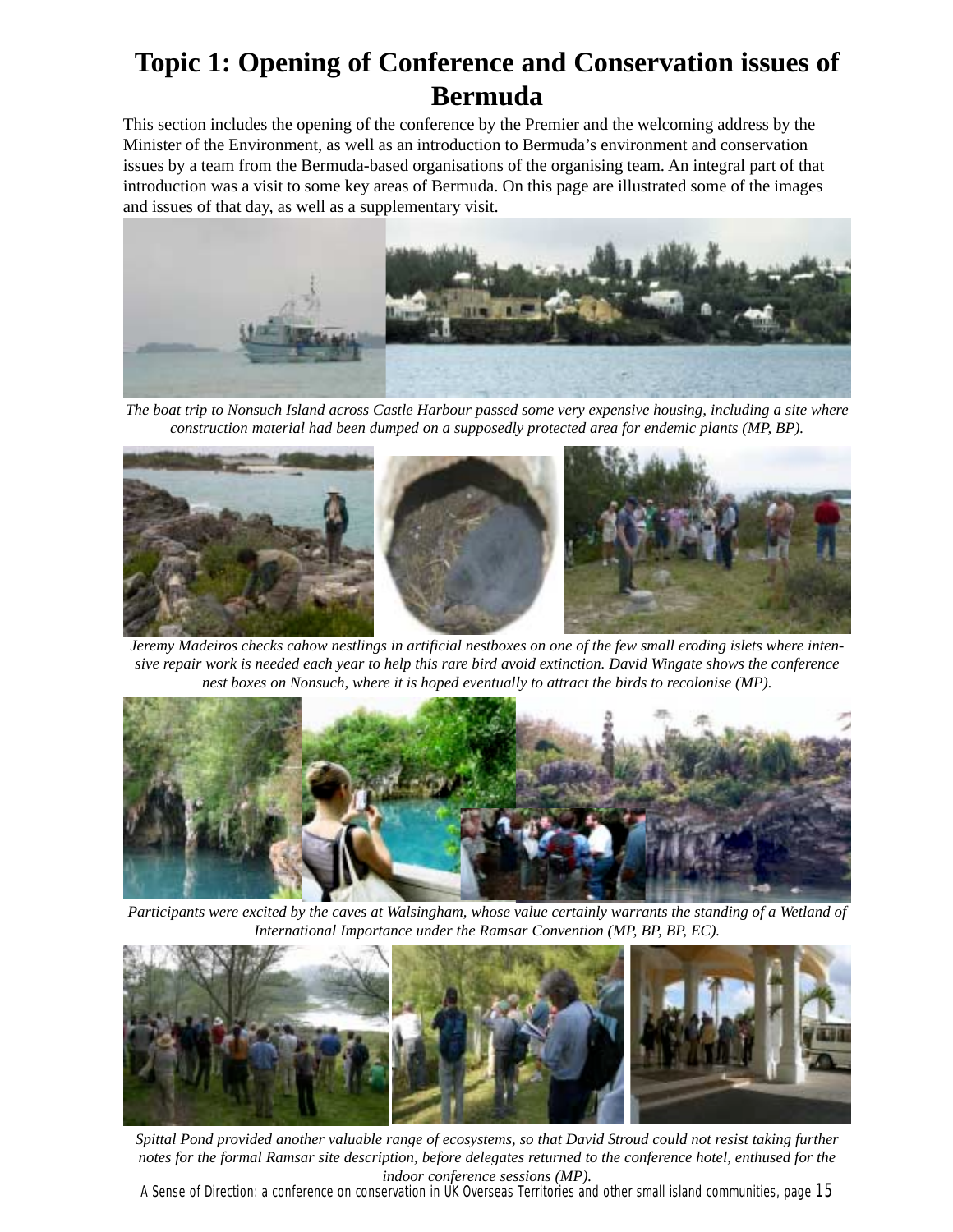# **Official Opening by the Premier of Bermuda The Hon. Jennifer M. Smith, JP, DHumL, MP**



It is with great pleasure that I welcome you to Bermuda to share in this historic conference. This is the third gathering that has been held to focus attention and share ideas on approaches to the conservation of the unique natural treasures that are supported by the Overseas Territories of the United Kingdom.

I am especially pleased to be here to celebrate the realisation of the dream of Mr Wayne Carey of the Bermuda National Trust, who proposed that Bermuda host such a meeting during the "Breath of Fresh Air" conference that was held in London in 1999. It is wonderful that this suggestion met with the enthusiastic support and encouragement of the delegates at that conference, and that the idea was so fully embraced and promoted by the leadership of the United Kingdom Overseas Territories Conservation Forum.

It is abundantly clear that you, the delegates, feel that this meeting of the minds is critically important in furthering your work. This is most dramatically evidenced by the commitment that many of you have made to travel such long distances to be here. I understand that some of you have been travelling for over a month – that is remarkable and I am truly humbled by your commitment. Although this meeting has not even begun, it is obviously a success. Here with us today are

representatives from 14 of the 19 Overseas Territories and Crown Dependencies and they are joined by representatives from other small island states in the Caribbean as well as the United Kingdom, the United States, France and South Africa. Over 50 overseas participants have committed to this conference. Knowing how much you value this experience, and recognising the remarkable level of participation of the invited parties, I anticipate that you will make great strides in forwarding your collective mission.

Bermuda is proud and honoured to be able to host such an important conference, we are happy to be able to share our experiences in attempting to conserve our natural heritage and we look forward to learning from the experiences of you, our respected colleagues.

I wish to give due recognition to the many collaborating organisations that made this conference possible:

Hosting and organising this conference are -

- The United Kingdom Overseas Territories Conservation Forum,
- The Bermuda Government's Ministry of the Environment
- The Bermuda Audubon Society
- The Bermuda National Trust
- The Bermuda Zoological Society,
- with logistical support provided by Select Sites

Sponsorship was kindly provided by –

- The Bermuda Government
- The Government of the United Kingdom
- The Bank of Bermuda Foundation
- The XL Foundation
- Fidelity Investments
- Capital G

Ladies and Gentlemen, it is again my distinct pleasure to welcome you here to the lovely Isles of Bermuda. I look forward to reviewing the final conference notes. Enjoy the conference and enjoy the hospitality of our island home. I now declare this conference **"A Sense of Direction"** officially open.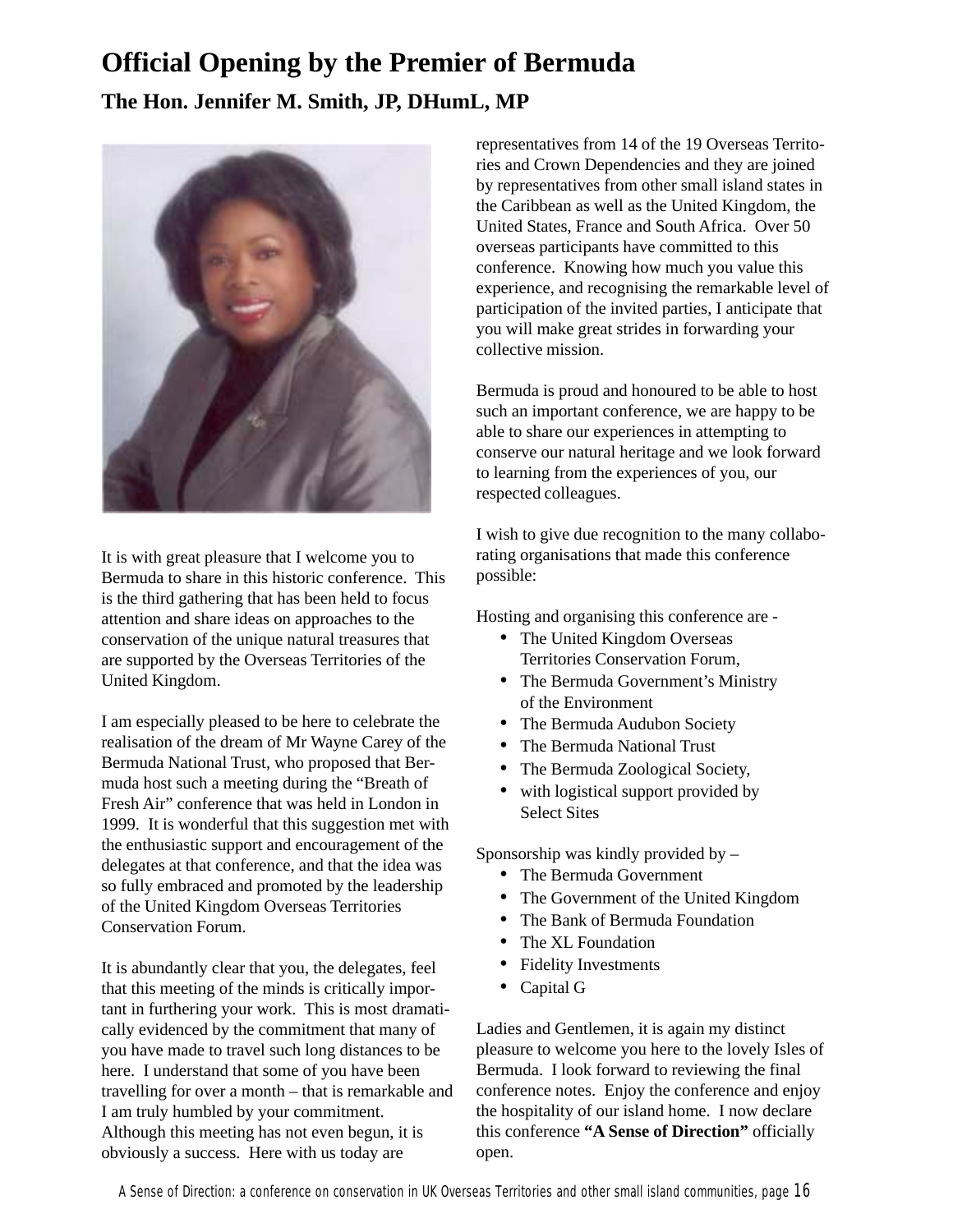## **Welcome Address**

### **Minister of the Environment, the Hon. Dennis Lister, JP, MP**



Mr Chairman, Cabinet Colleagues, distinguished guests, delegates, ladies and gentlemen.

I am pleased to have the opportunity to bring a warm welcome on behalf of my colleagues in Government and the people of Bermuda, to all of our overseas visitors attending this landmark conference on the environment. We are very happy that so many of you have travelled so far to attend this meeting and I am confident that the people will extend to you the traditional Bermudian hospitality for which we are so well known.

It is a particular honour for me to welcome again, our distinguished guest, Dr David Suzuki, who brought us a brilliant but sobering message last evening as the keynote speaker for the official opening. I feel we have scored a major coup in securing Dr Suzuki for this event. Few scientists come as eminently qualified to speak to us on environmental issues. Dr Suzuki is the face of the environment movement in Canada. He is a leader in the field of conservation awareness and education. He is a visionary who, decades ago, recognised potential threats to the environment and used the mass media to alert the world.

I am sure that you have been inspired by what he had to say. Today, however, I would like to remind the delegates gathered here that all of you are visionaries in your own right. By your presence at

the conference, you are demonstrating your commitment to preserving the environment through your work in your own countries. Many of you have made a long trek to be here. This tells me that you recognise the importance of meeting with likeminded individuals to further your collective mission. I encourage you to take inspiration from the reservoir of knowledge and experience that Dr Suzuki has passed on to you. In time, you too will make your mark in your endeavours to promote issues concerning the environment.

development. You also had an opportunity to visit areas of conservation research that are carefully managed. Yesterday, you had an opportunity to tour Bermuda. We prayed for sunshine so that you could see us at our Bermudaful best! From all accounts, this was an enjoyable and enlightening tour. As you travelled, you would have witnessed Bermuda's pristine beauty, its limited land, its traffic and some open space. You could see evidence of careful residential planning and recent commercial

Bermuda has a history of conservation dating back to the 1600s and our present environmental awareness is a result of this history. We have benefited from visionaries who saw the need to act swiftly, let me share some examples. The Premier last night mentioned: the Turtle Legislation of 1620 (this is the oldest known environment legislation in the western world); the motorcar act that restricts the ownership of cars to one per household; the anti franchise act that prohibits the establishment of overseas restaurants in Bermuda. Now in the  $21<sup>st</sup>$  century, we face the enduring challenge of balancing the need to preserve our natural treasures with the need to develop for economic growth. I am sure that this week will bring new insights for us in this regard.

During the week, there will be many conservation issues that we have that are common to all small island territories. This conference will provide a forum for sharing such issues. There are likely to be a divergence of views that generate lively debate among you. This conference will allow you the freedom to express your views. Among you there is a genuine desire to address the uncertain future of our shared natural environment. This conference will give you the opportunity to propose realistic solutions together.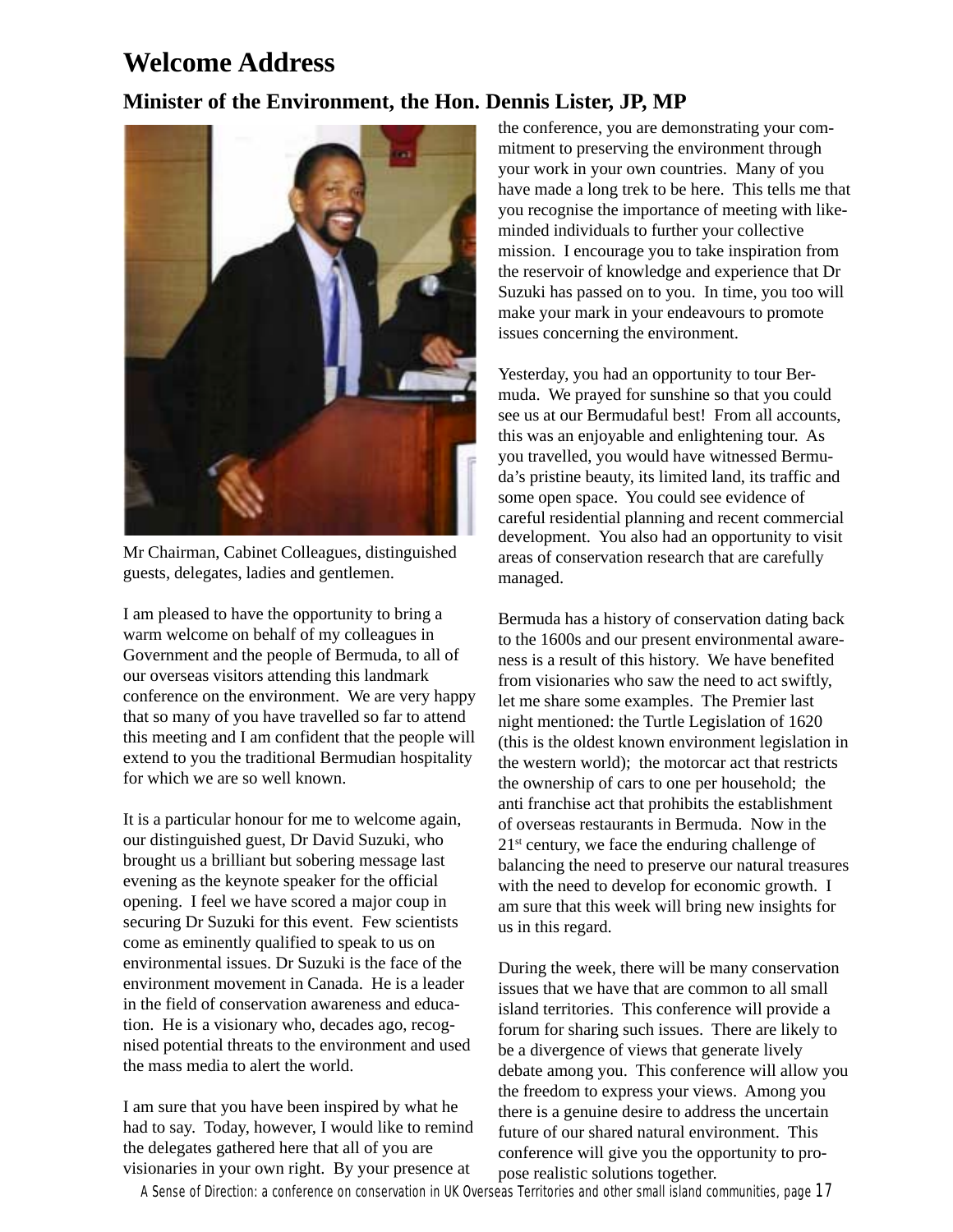The Ministry of the Environment is grateful for the productive working partnership we share with so many non-government agencies that support Bermuda's environmental concerns. This conference will also give us the opportunity to demonstrate how this partnership has played a key role throughout our history of careful attention to conservation initiatives.

I hope that during your stay, you will have the opportunity to enjoy this beautiful location, the Elbow Beach Hotel with all its amenities, including one of the best beaches in Bermuda. We want you to feel at home, to get to know the people of Bermuda and your fellow delegates. After all, we are all partners in the common cause of protecting and preserving the good health and well being of the earth.

The Ministry of the Environment is proud to host this conference. It is one of the most ambitious projects we have undertaken to discuss issues of the environment. I am looking forward its success, and I trust that you will gain valuable insight from being here. Work hard, but enjoy yourselves.

In closing allow me to thank those persons who have worked tirelessly on behalf of the Ministry to make this conference a success: Mr Jack Ward, the Director of the Department for Conservation Services; Ms Amanda Outerbridge, from the Bermuda National Trust; Dr Annie Glasspool, representing the Bermuda Zoological Society; Mr Andrew Dobson, representing the Audubon Society; and Mrs Starla Williams

Thank you.



*Dr David Suzuki (left), who gave the opening address at the opening dinner, here with Andrew Dobson, who introduced the speaker*



*Amanda Outerbridge, Andrew Dobson, Jack Ward (who appears elsewhere in these Proceedings not hidden by water-bottles and microphones!) and Wayne Carey start the conference presentations*

A Sense of Direction: a conference on conservation in UK Overseas Territories and other small island communities, page 18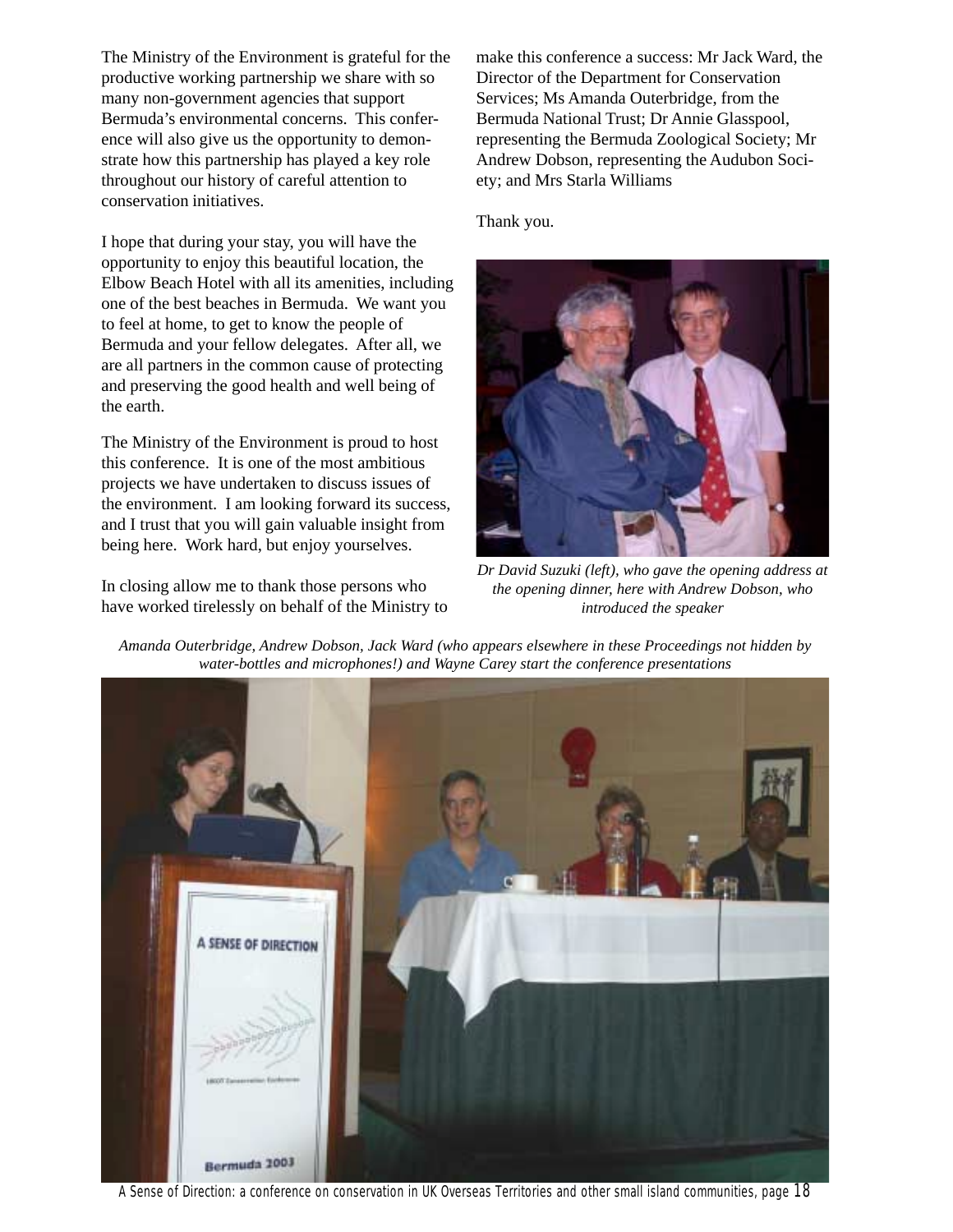## **Introduction to Bermuda's environment and conservation issues**

**Amanda Outerbridge, Executive Director, Bermuda National Trust; Andrew Dobson, Vice-President, Bermuda Audubon Society; Wayne Carey, Vice-President, BNT; and Jack Ward, Director, Dept of Conservation Services**

> Outerbridge, A., Dobson, A., Carey, W. & Ward, J. 2003. Introduction to Bermuda's environment and conservation issues. pp 19-31 in *A Sense of Direction: a conference on conservation in UK Overseas Territories and other small island communities* (ed. M. Pienkowski). UK Overseas Territories Conservation Forum, www.ukotcf.org

> **Amanda Outerbridge,** Bermuda National Trust, PO Box HM 61, Hamilton HM AX, Bermuda. aouterbridge@bnt.bm **Andrew Dobson,** Bermuda Audubon Society, Warwick Academy, 117 Middle Road, Warwick PG01, Bermuda. adobson@warwickacad.bm **Wayne Carey,** Bermuda National Trust, PO Box HM 61, Hamilton HM AX, Bermuda. wcarey@belco.bhl.bm **Jack Ward**, Bermuda Conservation Services, PO Box FL 145, Flatts FL BX, Bermuda. jadward@ibl.bm

Good morning and welcome to Bermuda and *A Sense of Direction*, our conference on conservation in UK Overseas Territories and other small island communities. I am Amanda Outerbridge, Executive Director of the Bermuda National Trust, and a member of the conference organizing team. On behalf of this team, I would like to say how very pleased we are that you were able to attend. Some

of you have travelled far to be here – and in these uncertain times, that takes courage and patience. We are very pleased to see you.

As you will have noted from your conference programme, you have a busy four days ahead of you. Today is our opportunity to introduce you to Bermuda, a scenically beautiful island with diverse flora and fauna,



A Sense of Direction: a conference on conservation in UK Overseas Territories and other small island communities, page 19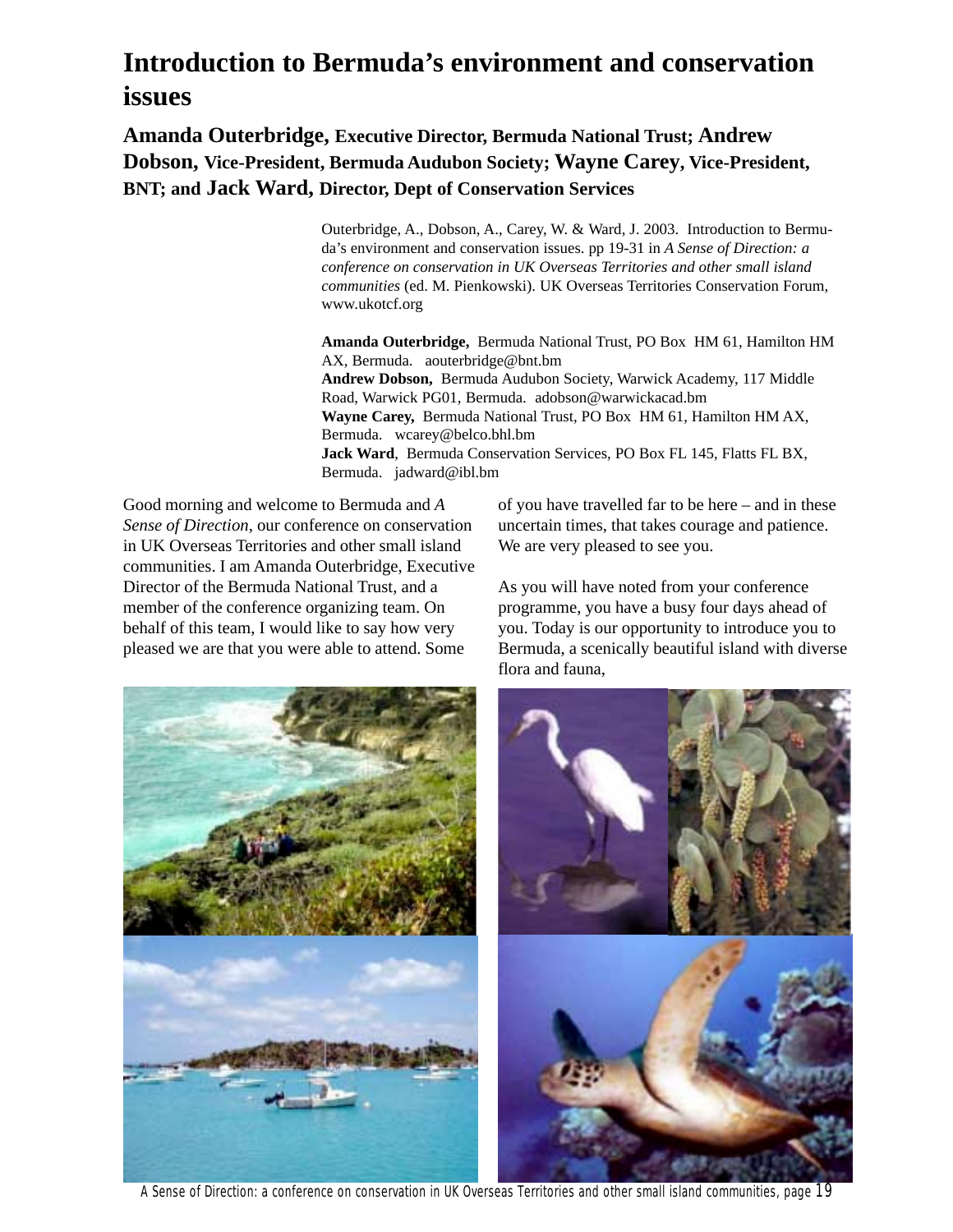#### a unique built heritage



 – and a number of conservation issues resulting from the density of development.



Our aim this morning is to give you an informative overview of our island, warts and all. The list of delegates in your conference package will give you some idea of the many agencies and organizations, governmental and non-governmental, working in

the field of conservation in Bermuda. And we are getting better and better at collaborating to address our most challenging issues, to which this conference is testimony. Of course, we still have much work to do.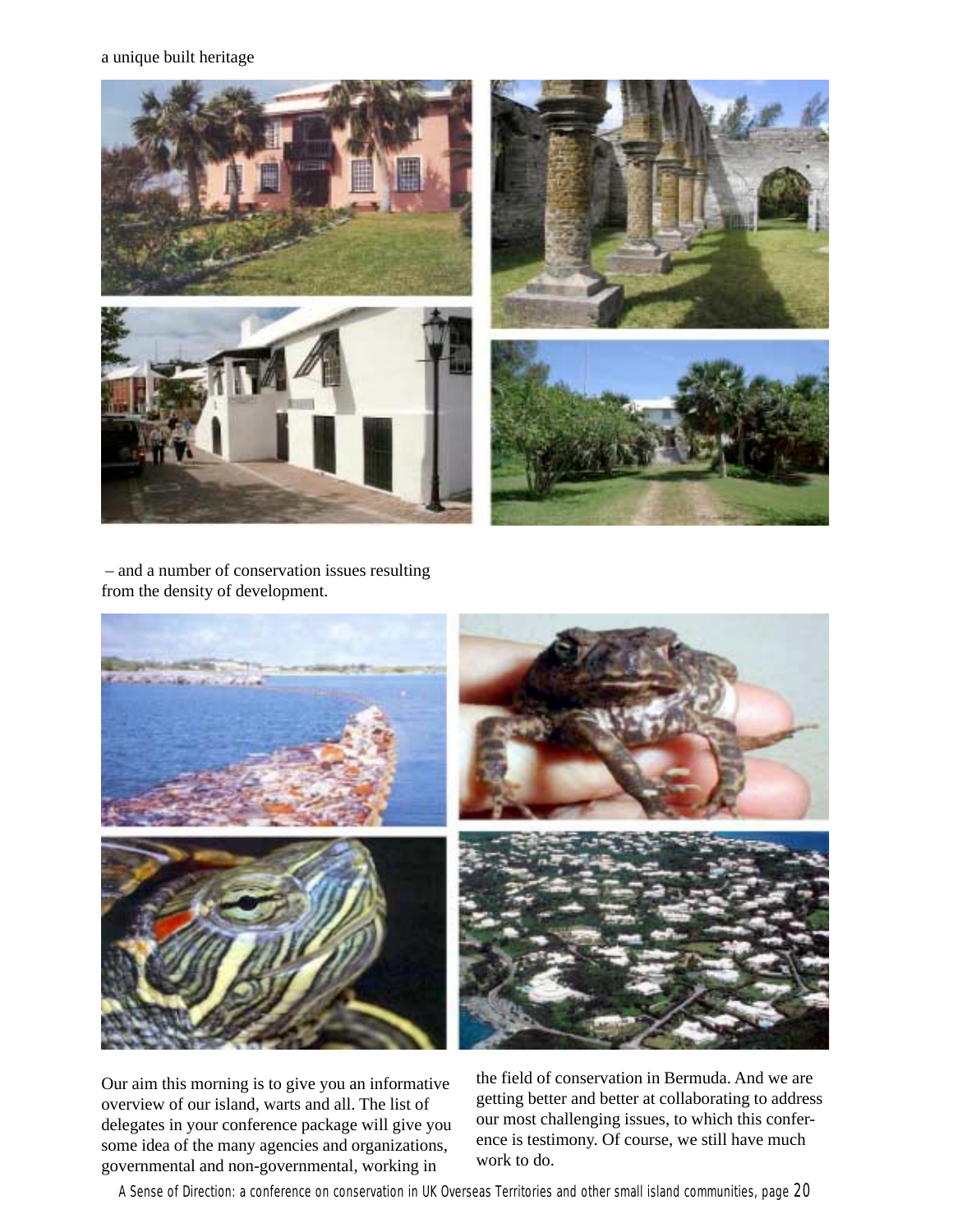Our speakers this morning, appropriately enough then, represent public and private sectors.

First, Andrew Dobson will talk about Bermuda's terrestrial features. Andrew is a member of the conference organizing committee, a passionate bird watcher, teacher and vice-president of the Bermuda Audubon Society. He has written a book on birds of Bermuda and will be happy to sell one to you at a special conference rate!

Jack Ward is the hard working Director of the Government's newly formed Department of Conservation Services. He is a marine biologist, has worked at the Bermuda Biological Station for Research, and was most recently Head Curator at the Bermuda Aquarium, Museum and Zoo. He will talk about the Islands' marine features.

Wayne Carey is Vice-President of the Bermuda National Trust, which has worked for more than 30 years in conservation, through its stewardship of natural and built heritage, as advocate for the environment, and as educator. Wayne is also Director, Energy Supply at the Bermuda's electrical utility company. This morning he will review the environmental impact of man on Bermuda.

I will now hand you over to our speakers, beginning with Andrew Dobson.

#### **Bermuda's Terrestrial Environment, by Andrew Dobson**

Bermuda is located at 32° North, the same latitude as Savannah (Georgia), Dallas (Texas) and San Diego (California) in North America and Baghdad (Iraq) in the Middle East. At 64° West, Bermuda has the same longitude as Halifax, Nova Scotia to the north, and Puerto Rico and the Virgin Islands to the south. The closest landfall to Bermuda is Cape Hatteras, North Carolina, some 570 miles (917 km)



to the west. Many people think that Bermuda is part of the West Indies, but the Caribbean Sea is about 1000 miles (1600 km) to the south.



The name 'Bermuda' comes from the Spanish explorer Juan de Bermudez, who is credited with discovering the islands in about 1505. 'Las Bermudas' appeared on a chart of 1511, but although some mariners may have set foot on land during the next 100 years, most feared the islands and its reefs. In 1609, the British ship *Sea Venture* ran aground on the reefs. All 150 on board got ashore and remained on the island for some 10 months before continuing their journey to Virginia. Only three people stayed and were joined by settlers who arrived in 1612 to form a permanent settlement, claiming the islands for Britain. Bermuda has the distinction of being the second most isolated inhabited island in the world. The resident population of Bermuda is now well over 62,000. The suburban nature of Bermuda is hardly surprising, as it is one of the most densely populated countries



in the world, with over 3,000 people per sq. mile (over 1,000 people per sq. km). About 14.0% of the island is covered in concrete. Bermuda's economy is centred on International Business and Tourism. About 500,000 tourists visit Bermuda annually.

Bermuda's climate is considered sub-tropical, thanks to the moderating influence of the Gulf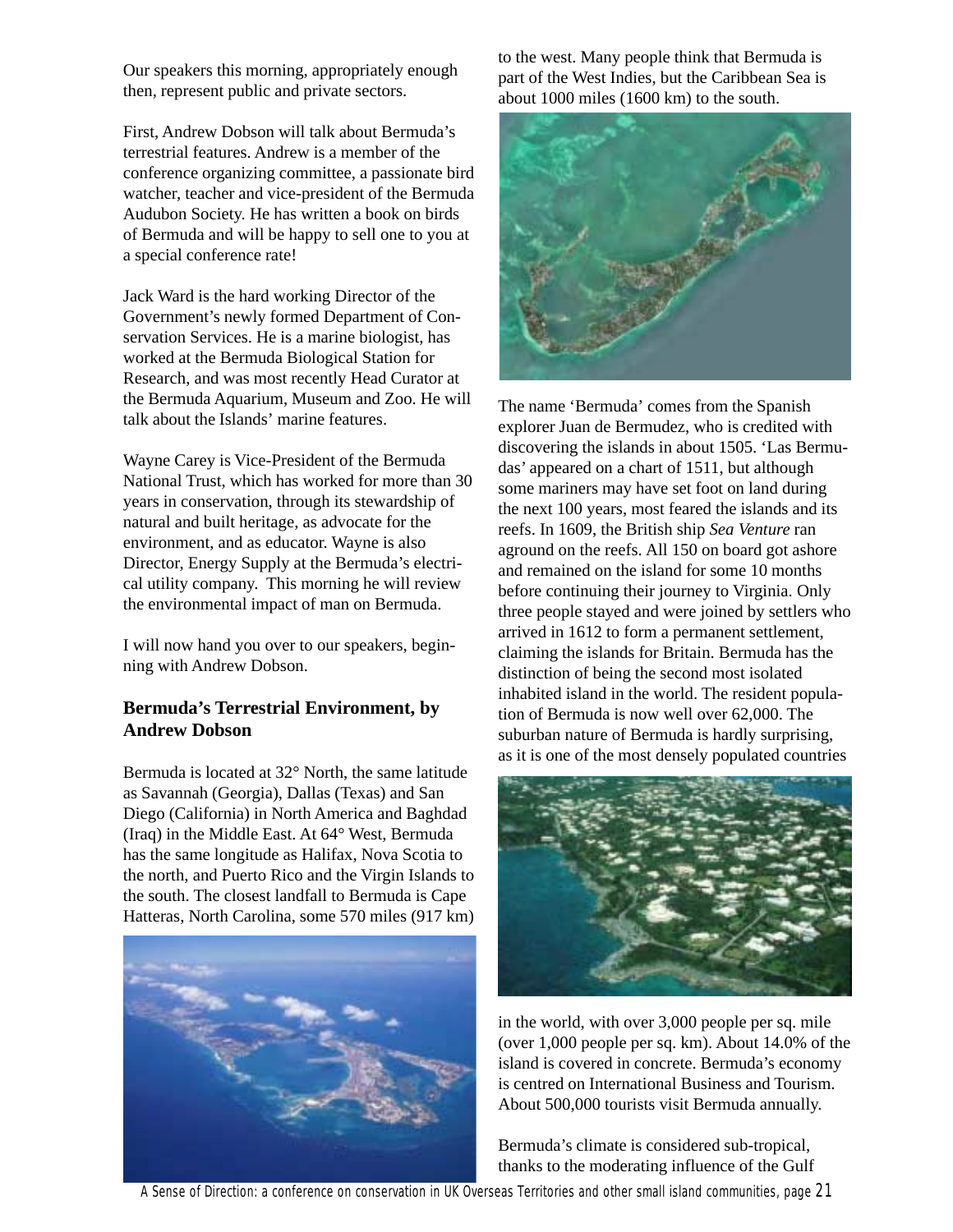

Stream, which helps to produce mild winters and less hot summers than would be the case at similar latitudes in North America. The Gulf Stream actually flows

north much nearer the East Coast of the United States but numerous eddies branch off and reach Bermuda.

A volcanic eruption on the Mid-Atlantic Ridge formed Bermuda about 110 million years ago. Further volcanic activity took place as the seamount moved westwards, passing over a volcanic 'hot spot' about 35 million years ago. Today, Bermuda sits on the edge of the largest of three volcanic seamounts. Challenger Bank and Argus Bank are submerged seamounts that lie 12 and 20 miles to the southwest. The Bermuda seamount has experienced several rises and falls in sea level, caused by alternating ice ages and interglacial periods during the Pleistocene era. During low sea stands, exposed coral died and was eroded into sand, which built up into dunes that eventually cemented into hard limestone rock (up to 300 ft [about 100m] thick). As Bermuda's exposed rock is porous limestone, there are no streams or rivers but



there are some marshes and brackish ponds. The soil is strongly alkaline and very shallow, varying from a few inches to two or three feet [1 m] in the inland valleys. The landscape is undulating with elevations only rising to a maximum of 260 ft (79 m). Approximately 150 islands comprise Bermuda for a total land area of about 21 sq. miles (55 sq. km). The seven largest islands are joined together by causeways or bridges. The fishhook-shaped group of islands is about 20 miles long, averaging about one mile wide.

Bermuda Cedar

Bermuda Palmetto



century, Bermuda's

Bark. The endemic



of the pre-colonial landscape remain: Paget Marsh



– a nature reserve owned jointly by the BAS and BNT provides a glimpse of the past, but even here, the centuries old cedars are dying due to saltwater inundation, the probable effects of global warming. In the 1940s and 50s most of Bermuda's cedars died as the result of a scale insect accidentally brought into Bermuda. Many skeletal cedars still



A Sense of Direction: a conference on conservation in UK Overseas Territories and other small island communities, page 22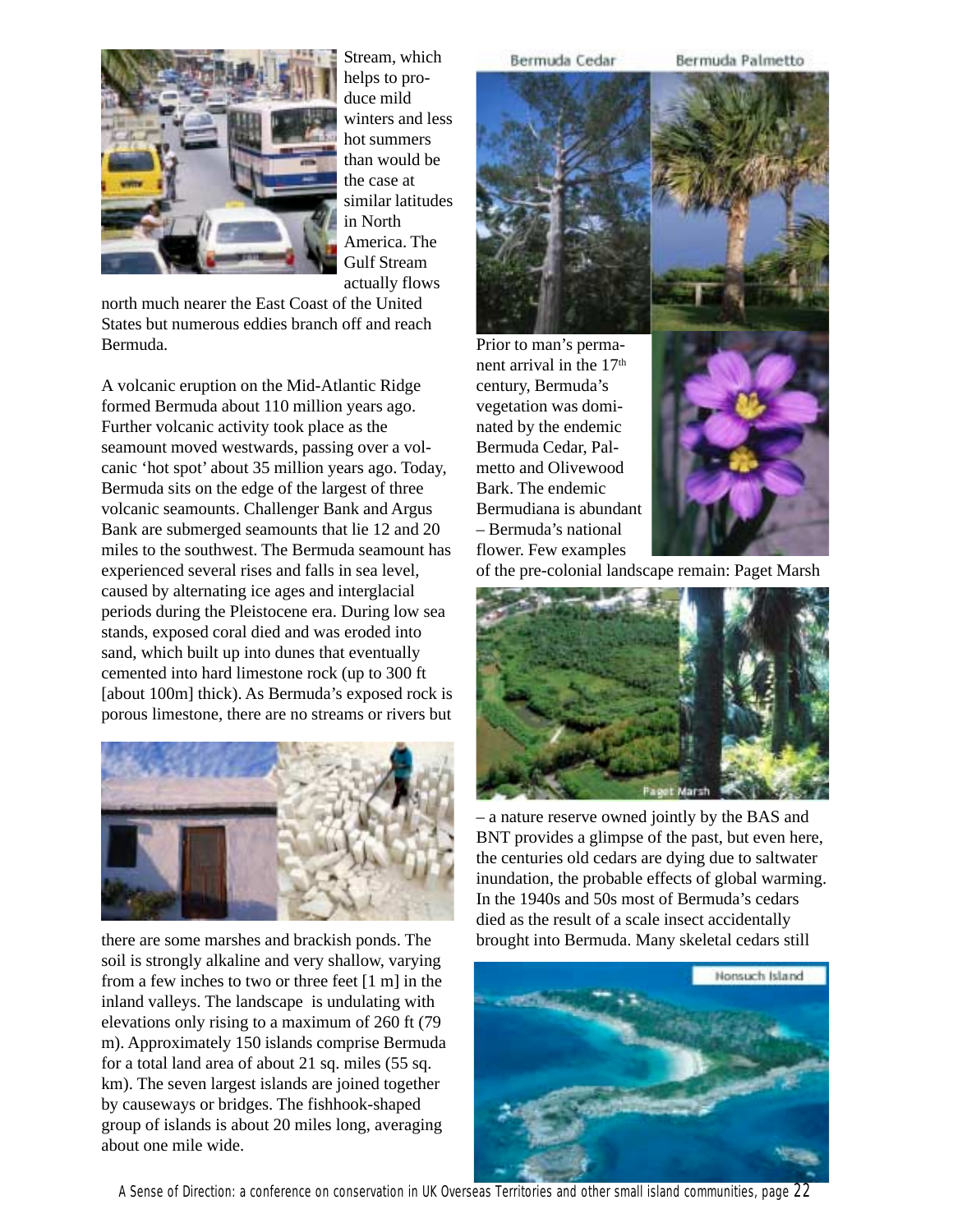remain. Nonsuch Island, which you will visit later today, has been restored to illustrate the flora of pre-Colonial Bermuda.



However, today, about 95 percent of Bermuda's flora has been introduced, much of it now naturalised. Many of the plants, such as Ficus are invasive and a threat to native flora. Others, such as the naturalized casuarinas, do enormous damage to the limestone coastline as they are easily uprooted in storms, eroding the rocks in the process.



Invasive species are not confined to plants. There are a number of feral animal populations causing considerable problems. An estimated 10,000 feral cats are not only tolerated but actively fed by the



Feline Association. Feral chickens are also numbered in their thousands. Feral pigeons are a growing menace. Red-eared Terrapins, absent about 15 years ago, are now found in every pond in Bermuda. The effect of these species on Bermuda's biodiversity must be enormous.

The variety of native fauna is quite limited, something that is not unexpected for an isolated oceanic island. Although some 365 birds species have been recorded in Bermuda, only 20 species are permanent residents with a further three species visiting to breed. Bermuda is best known for its Cahow



(Bermuda Petrel), a species thought to be extinct for 300 years until its rediscovery in 1951. The national bird is the Longtail (White-tailed



Tropicbird) – which you should see today around Nonsuch Island and in the mornings along the coast outside the hotel. Native bluebirds, introduced





nightherons and kiskadees are likely

to be seen around the hotel grounds. There are few native land

animals – but you have every chance of seeing a humpbacked whale this week as they move along South Shore outside the reef line during their spring migration. You may well encounter the two species of naturalised amphibians – the fist-sized giant toad and the whistling frog – which will be heard at night. The endemic Skink is Bermuda's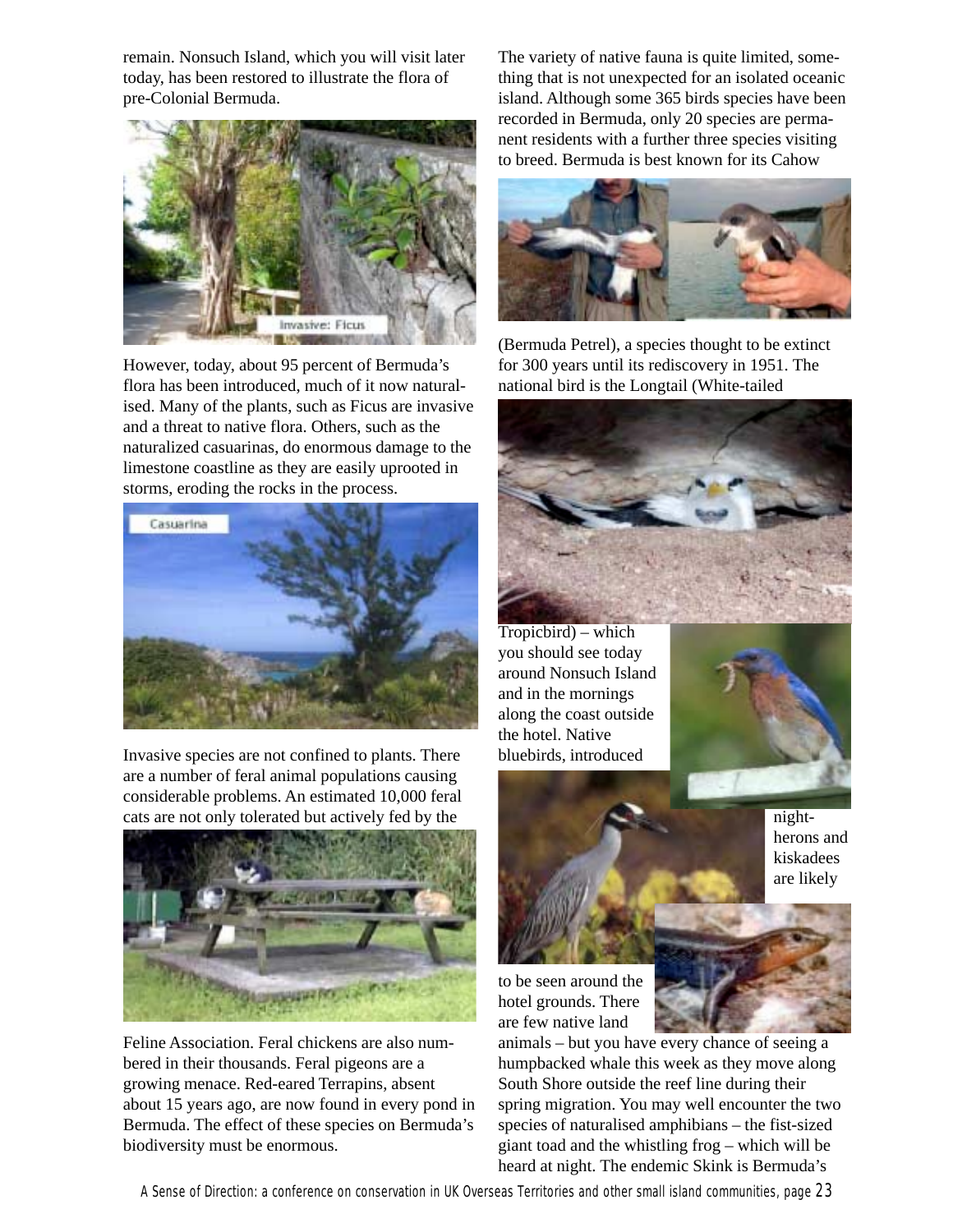only native reptile which you may be fortunate enough to see on Nonsuch, but you will see one or more of the three introduced species of Anolis lizards. The major threats to all these species of fauna are loss of habitat and invasive species.



Bermuda has a magnificent limestone cave system – the 150 known caves makes it one of the highest concentrations of caves in the world. Once again, in a small island community, the threats are very real. Over the centuries, caves have been used as garbage dumps or destroyed by quarrying and urban development. Remaining caves hold a high proportion of Bermuda's endemic species – but



they are still at the risk of pollution and collapse from the proximity of quarrying and construction activity.

Bermuda's natural coastline, picture postcard perfect in many parts of the island, is under threat





from development: an affluent society that demands docks and marinas for water craft; sea walls that protect coastal properties. The greatest threat to beaches comes from the erosion caused by tropical storms and storm surge – this is the same house during and after Hurricane Gert in 1999.



Rural Bermuda is now characterised by small-scale market gardening in isolated fields. Locally produced crops include potatoes, carrots onions, tomatoes and strawberries. These fields are being increasingly eaten into by further urban development.



A large area of Bermuda is covered by golf courses - satisfying the demands of tourists and residents alike. They do pose a potential threat to the water lenses that are found below Bermuda's surface – the threat of pollution by fertilisers and pesticides used on the courses.

Bermuda also has a number of marshes, mainly in the central parishes. These vital eco-systems were where Bermudians traditionally disposed of their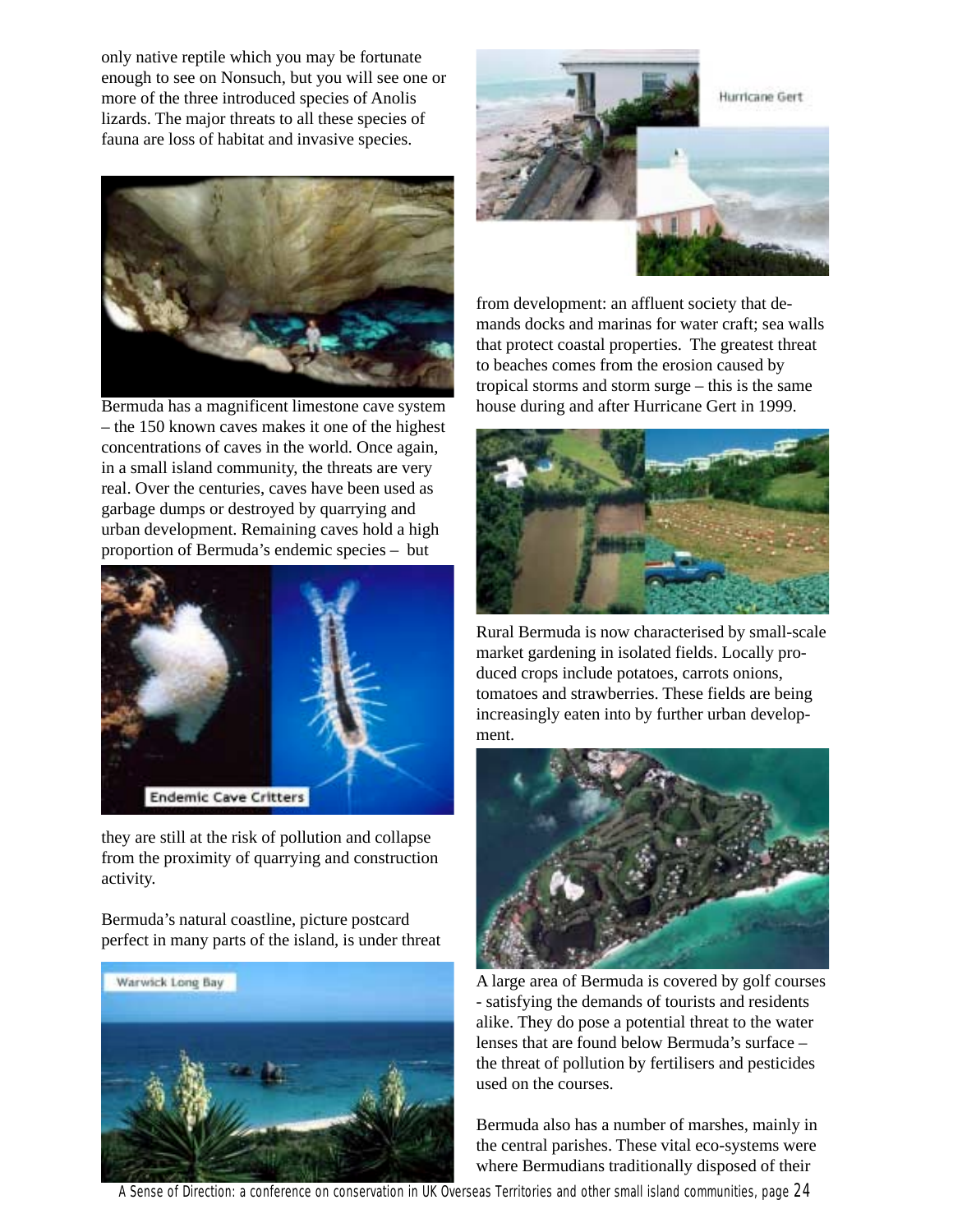

garbage. Many of these areas are now protected nature reserves, but the marshes are still under threat from illegal dumping and industrial development. Waste disposal is a problem for Bermuda as it is in most islands of the world. Until the opening of the incinerator in the 1990s the Pembroke Dump landfill not only filled half of Pembroke Marsh, but



had created a sizable hill. Today, there are still problems of disposing of glass, paper, metals and hazardous waste.

On a positive note, new reserves are still being acquired – this one, just to the west of Coral Beach, was opened last month.



#### **Bermuda's Marine Environment, by Jack Ward**



 The flattened top of an extinct volcano, the Bermuda Platform supports approximately 1,000 square kilometres of fringe reefs and shallow water habitat. A ring of protective reefs follows closely to the south shore of the Island and extends offshore approximately 15 km to the north, enclosing a shallow sandy lagoon.



The Gulf Stream which passes to the West and North of the Island moderates the Bermuda's weather and brings warm tropical waters to the area thereby allowing Bermuda to support the northernmost coral reef system in the world.



Bermuda supports a depauperate Caribbean coral reef species assemblage with only approximately 50% of the coral and fish species of the Caribbean having successfully colonised this northern outpost (picture: coral cave with snappers).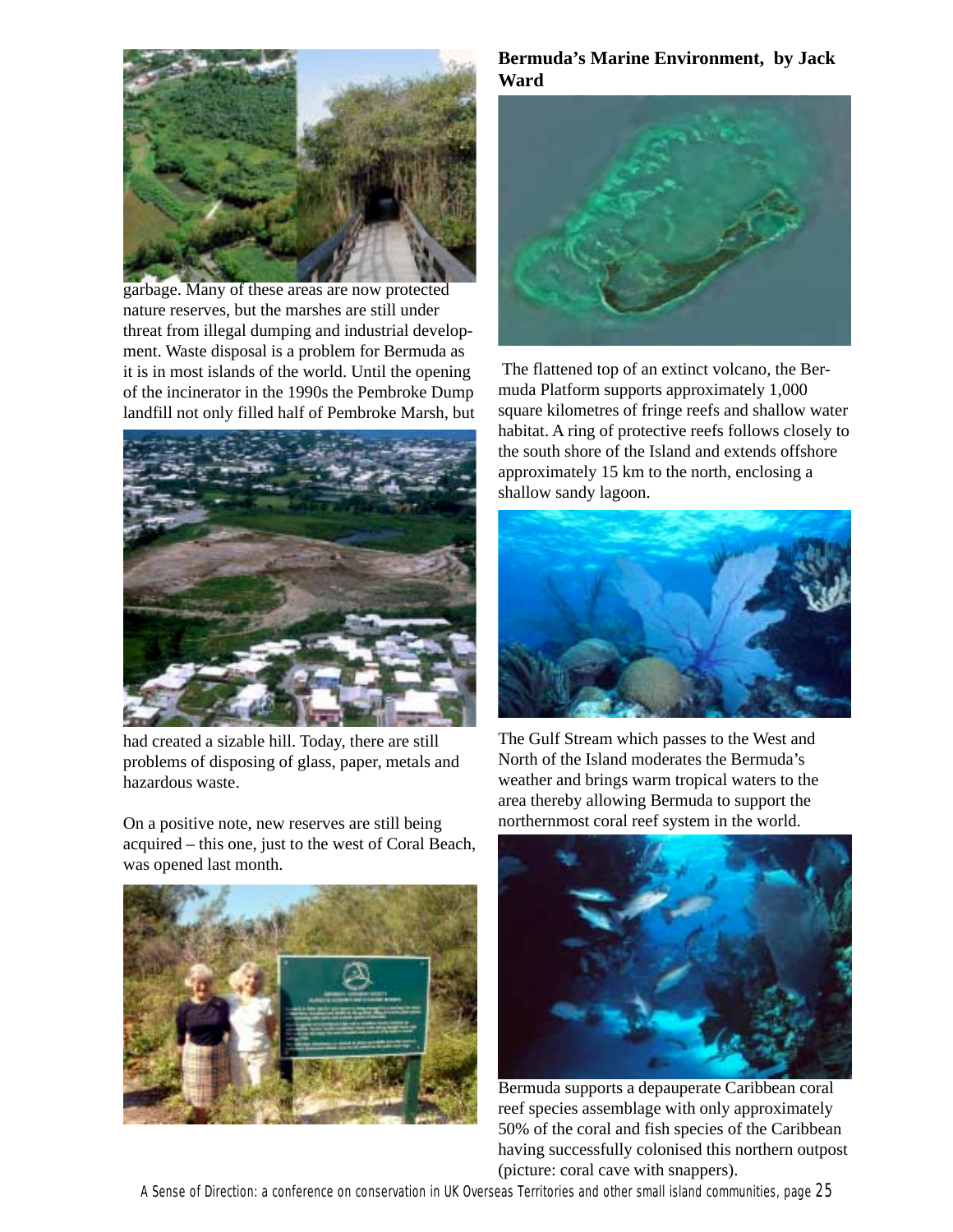

An oasis of life in the oceanic desert known as the Sargasso Sea, Bermuda's reef system is dependent upon the efficient capture and recycling of scarce nutrients (picture above: coral polyp).



Whilst the fringing reefs are dominated by sturdy dome-forming corals, the protected inshore reefs support many more of the more delicate branching growth forms, such as this fire coral (above).



Very hard reefs formed from the shell of vermetid snails cemented together with calcareous algae break the surface marking the outer perimeter of the rim reefs. With the surge crashing over these reefs they are said to "boil", hence their name.

The south shore of the Island is occasionally exposed to extremely high energy, hurricane conditions (top of next column).

The northern coastline (here, in next column, at low water) is far more protected. The tidal range is



limited to approximately 1m creating a very small intertidal zone.

In keeping with Bermuda's limited intertidal zone, the species assemblage supported by this habitat is similarly limited. One notable creature is the West





Indian Top Shell which was successfully reintroduced to Bermuda in the 1980s.

 Bermuda supports the northernmost mangrove stands in the world. However these stands are quite limited and threatened by sea level rise and in-



A Sense of Direction: a conference on conservation in UK Overseas Territories and other small island communities, page 26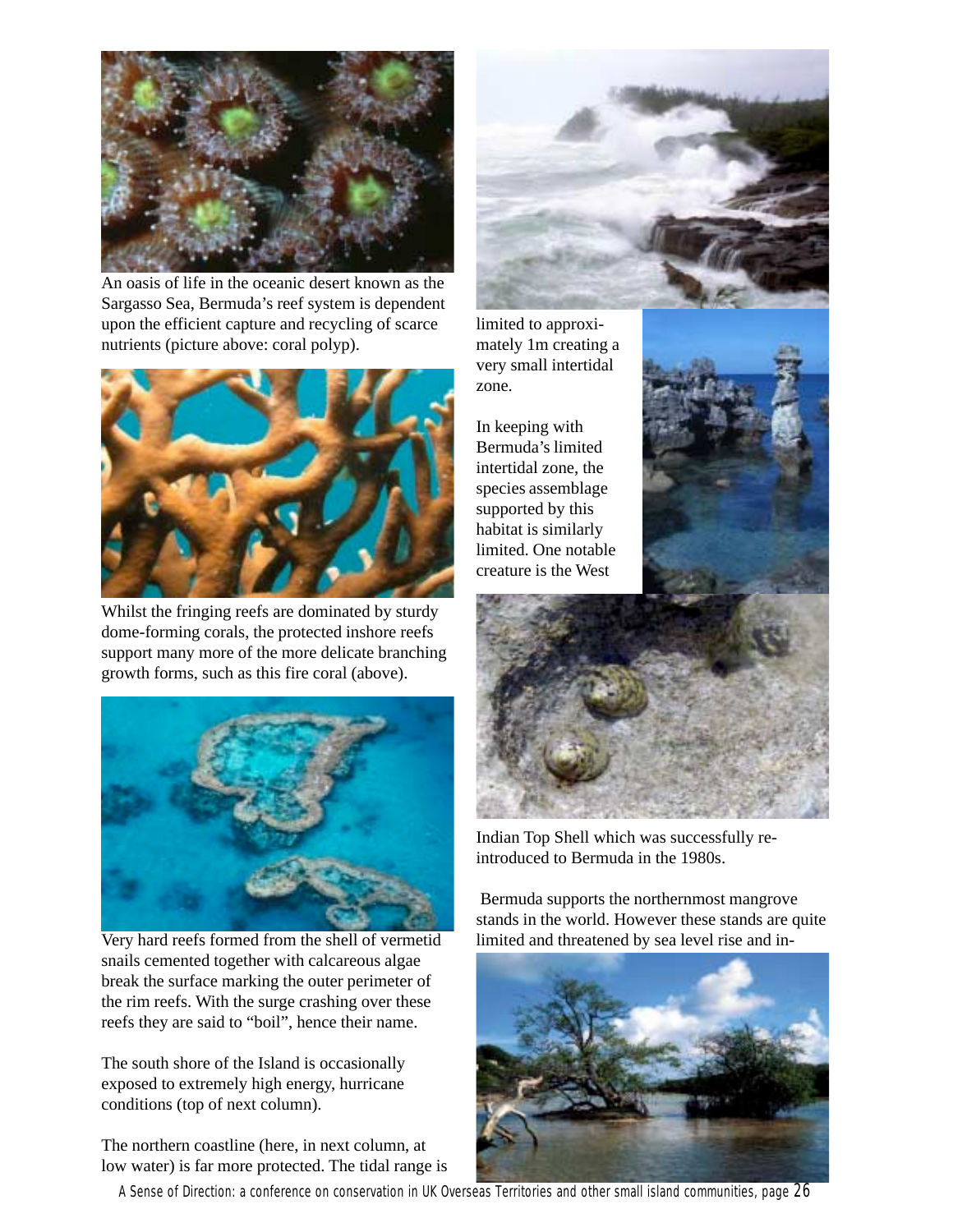creased hurricane activity. (The previous picture is Hungry Bay, one of the study sites used for the management planning exercises during the conference.)



Bermuda's sandy beaches (e.g. above at Nonsuch) once supported large colonies of nesting sea turtles. These were lost to over-harvesting.



Formed as a depression between dunes, Harrington Sound once supported a large fresh-water marsh before being inundated with sea water approximately 6,000 years ago.



A unique habitat rings Harrington Sound in the form of a sub-tidal notch, which cuts back into the rock several metres. Created by the boring action of sponges and bivalves, this notch supports one of the most diverse sponge communities in the westcentral Atlantic.

Whilst there is only one surface connection between Harrington Sound and the surrounding ocean, numerous caves (this being Green Bay



cave) form submarine connections and support a unique fauna including many of Bermuda's endemic species.



Hundreds of thousands of years ago, when the sea level was much lower, huge dissolution caves formed in the area of Harrington Sound, particularly in the Walsingham formation. Spectacular calcareous formations decorate these caves, such as this Crystal Cave (above).



A large sink hole in the Walsingham area, Walsingham Pond forms a protected marine habitat where endemic species including the killifish and a rooted *Sargassum* can be found.

One of the Island's largest nature reserves, Walsingham, borders Castle Harbour the site of the massive land reclamation project that created the airport. Corals in this area were decimated during this project and heavy siltation continues to limit recovery. This aerial picture (top of next page)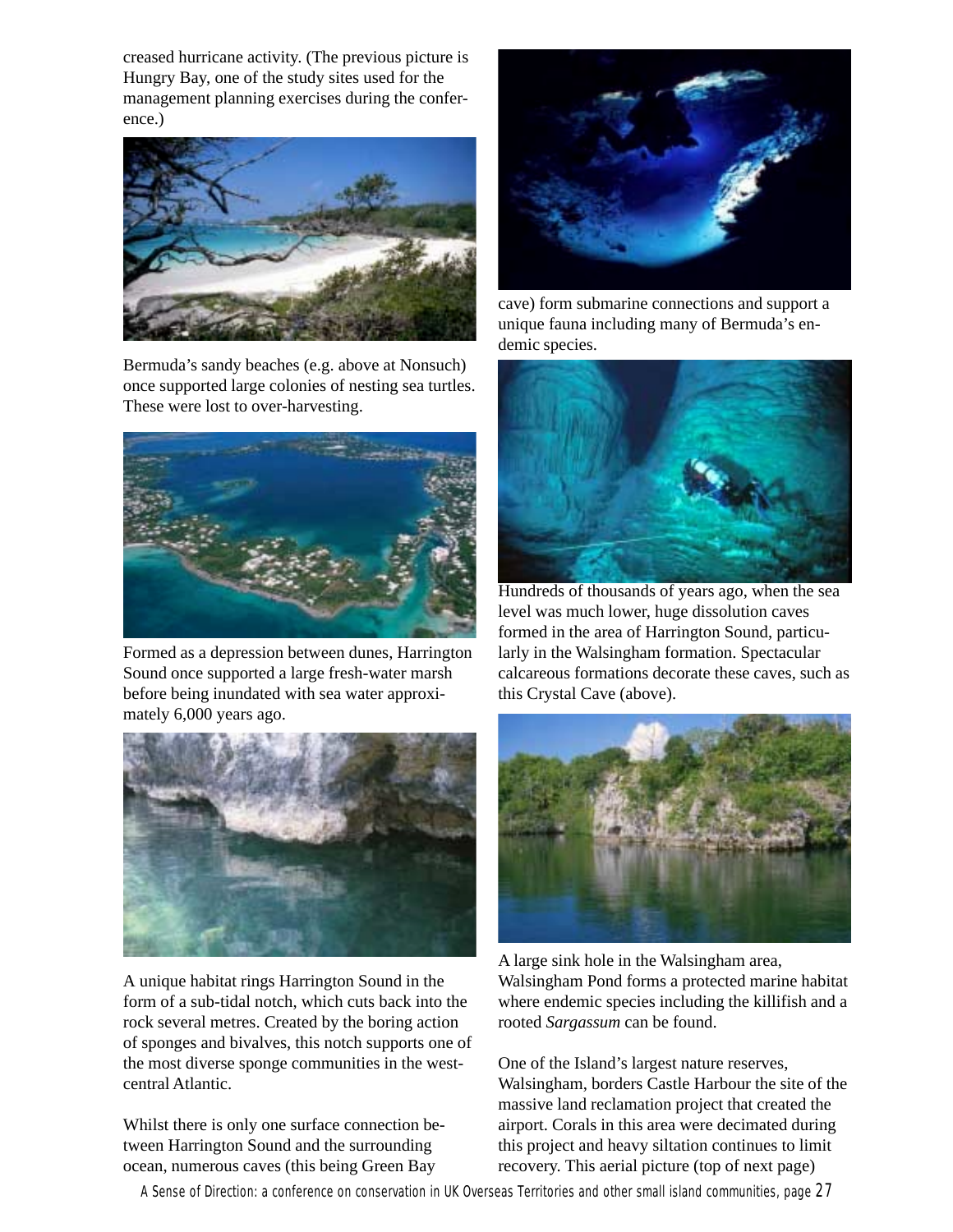



shows the causeway and dredging scars.

Used somewhat as a flagship species for marine conservation, Green Turtles are common and fully protected locally.

Despite protective



legislation there are regular negative interactions between the numerous humans living on Bermuda and our protected species. An example is this young turtle that was hit by a fast moving boat. "Split Pea" Green Turtle with split carapace is in rehabilitation at the Bermuda Aquarium, Museum and Zoo.

Once the mainstay of the local fishery, the larger



grouper species have declined in abundance and many species such as this Nassau Grouper (above) are now economically extinct.



With the decline of the large groupers, fishermen shifted effort to other species such as the coney (a small grouper species).



 Once relatively rare locally, the Bermuda Chub has become much more abundant in recent years, possibly as a direct result of the declining abundance of the larger predatory grouper species.



This cruise ship photographed from the air shows the huge plumes of silt stirred up as it is taken away from the dock. Ship traffic in Bermuda's harbours cause regular impacts through re-suspension of bottom sediments. The industrialisation of Bermuda's harbours has caused significant declines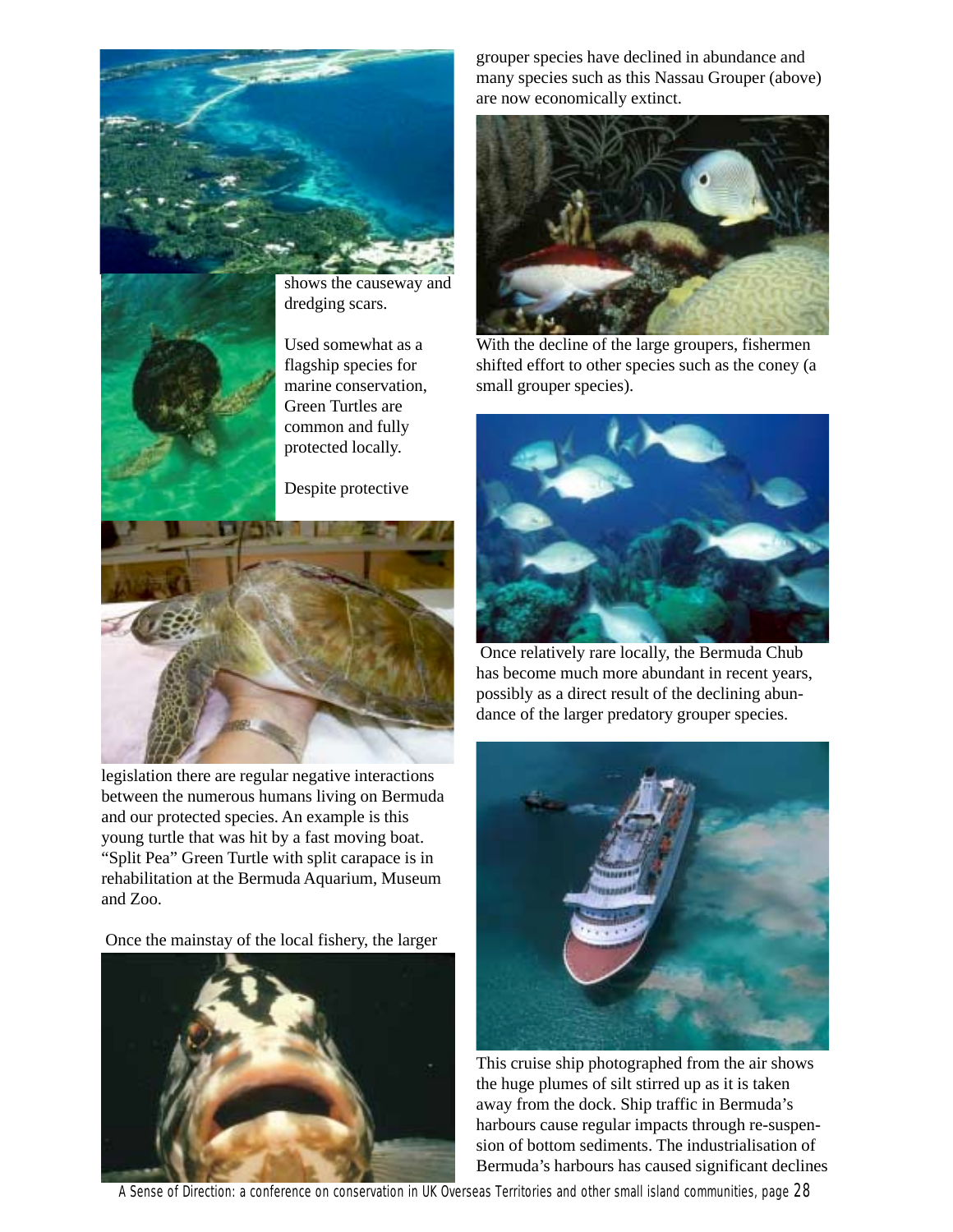in environmental quality.



The tanker Tifoso aground on Bermuda's northern reef. Marine traffic poses an ongoing threat to Bermuda's marine resources. After a spate of ship groundings in the 1980s, the International Maritime Organisation established a 30-mile radius around Bermuda as an "area to be avoided" by ships not bound for Bermuda and Bermuda erected large beacons with active radar transponders to alert mariners to the threat of shipwreck.



To end, a picture of a school of jacks in a tank at the Bermuda Aquarium, the site of the conference banquet.

#### **Man and Environment Interface in Bermuda, by Wayne Carey**

This portion of our introduction to Bermuda's environment focuses on the interface between man and environment. Official Bermuda Government documents often feature a crest with the words "Quo fata ferunt" underneath. This caption is latin for "Whither the fates lead us?", and aptly reflects the spirit and context of this conference, i.e. a need for a sense of direction.

How has Bermuda attempted to confront issues related to biodiversity conservation? There are four basic approaches:

- legislation;
- institutional action;
- community action,
- individual effort.



This brief paper will outline certain aspects of the legislative and institutional framework in support of biodiversity conservation in Bermuda.

### **Early Environmental** Legislation in Bermuda

1620 → An act against the killing of over young

tortoises (turtles)

- 1630s  $\rightarrow$  An act against the waste of cedar
- An act against the exportation of cedar  $1659 +$

1791  $\rightarrow$  An act against the use of fish pots (traps) Here are examples of some of the early environmental legislation in Bermuda. In 1620 an Act was passed by the Bermuda Assembly " against the killing of over young tortoises (turtles)." This is thought to be one of the earliest pieces of conservation legislation in the New World. Other Acts addressed conservation pertaining to the waste and exportation of cedar. Notably, in 1791 an Act was passed against the use of fish pots (traps). These examples serve to highlight the early recognition of a requirement to conserve natural resources.

## Legislation for Protected Species and Areas

| $1930 \rightarrow$ |               | The Agriculture Act                   |
|--------------------|---------------|---------------------------------------|
| 1966               | ÷             | The Coral Reef Preserves Act          |
| 1972               | $\rightarrow$ | The Fisheries Act                     |
| $1975 \rightarrow$ |               | The Protection of Birds Act           |
| 1976               | $\rightarrow$ | The Endangered Animals and Plants Act |
| 1986               |               | The Bermuda National Parks Act        |
| 1990               |               | The Fish Pot Ban (again)              |
|                    |               |                                       |

The environmental legislative record reflects a shift from legislation targeting single species to legislation addressing broader aspects of conservation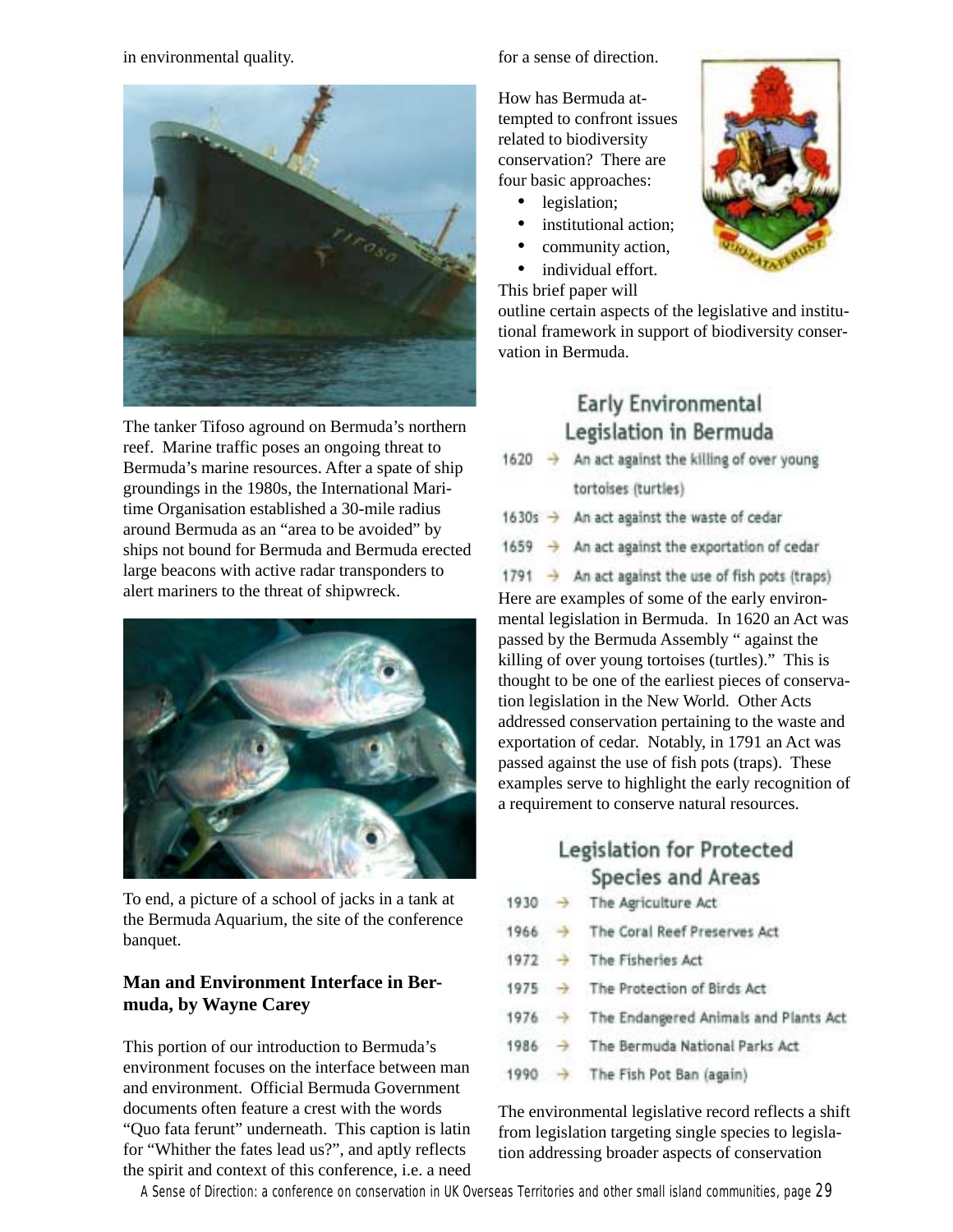such as the Coral Reef Preserves Act and the National Parks Act. It is also evident that legislation has addressed not only exploitation of natural resources (Fisheries Act) but biodiversity as well (Protection of Birds Act and the Endangered Animals and Plants Act). History repeated itself in 1990 when a fish pot ban was again introduced to stem the overexploitation of fish.

#### Private Acts for Protected Areas

- 1937 The Walsingham Trust Act
- 1960 The Bermuda Audubon Society Act
- 1964 → The Heydon Trust Act
- The Coral Reef Preserves Act 1966  $\rightarrow$
- $1969 -$ The Bermuda National Trust Act



One of the important features of environmental legislation in Bermuda is the use of private acts to foster conservation of privately held land "in trust" for use by future Bermudians. The primary examples of this form of legislative instrument are the Walsingham Trust Act, the Bermuda Audubon Society Act, the Heydon Trust Act, and the Bermuda National Trust Act.



A testament to the value and success of this conservation mechanism is the fact that apart from the Bermuda Government, the Bermuda National Trust is the largest owner of land and open spaces on the island. Between them, the Bermuda Government, the Bermuda National Trust and the Bermuda Audubon Society are the principal nature reserve owners on the island. This is a good example of collaboration between Government and environnmental NGOs.

Not surprisingly, the regulation of development has received considerable attention in Bermuda. As early as 1947 an Act was passed that limited the

number of private cars to one per dwelling unit. However, as pioneering as that piece of legislation was, it has all but succumbed to the pace of development in modern Bermuda, where the number of private cars has more than doubled in the last 30 years. The main statutory instrument to control development is the Development and Planning Act 1974. This legislation is supported by the Bermuda Plan, a key document which contains specific zoning regulations that provide direction to land development and the protection of natural amenities. Despite the existence of this legislation, it has been estimated that Bermuda has lost open space at an average rate of about 90 acres per year over the last 30 years. This highlights the strong development incentive that exists and the obvious threat to biodiversity.



Here we see a slide showing bumper-to-bumper vehicular traffic in the City of Hamilton. This congestion persists for significant portions of the day, and contributes to airborne pollution as well.

Bermuda, like other countries, has also enacted pollution control legislation that promotes the protection of habitat quality. Examples are the Prevention of Oil Pollution Act 1971, the Water Resources Act 1975, the Waste and Litter Control Act 1987 and the Clean Air Act 1991. The policy directives on hazardous waste have been somewhat successful in controlling waste, but there is a need for stronger legislation to embrace the polluter pays principle so that a higher level of protection is afforded to habitat conservation. Perhaps the recent restructuring of the Ministry of the Environment that has resulted in the creation of separate Departments of Conservation Services and Environmental Protection heralds a new focus on strengthening environmental policy and legislation.

The protection and conservation of biodiversity is increasingly coming under the auspices of interna-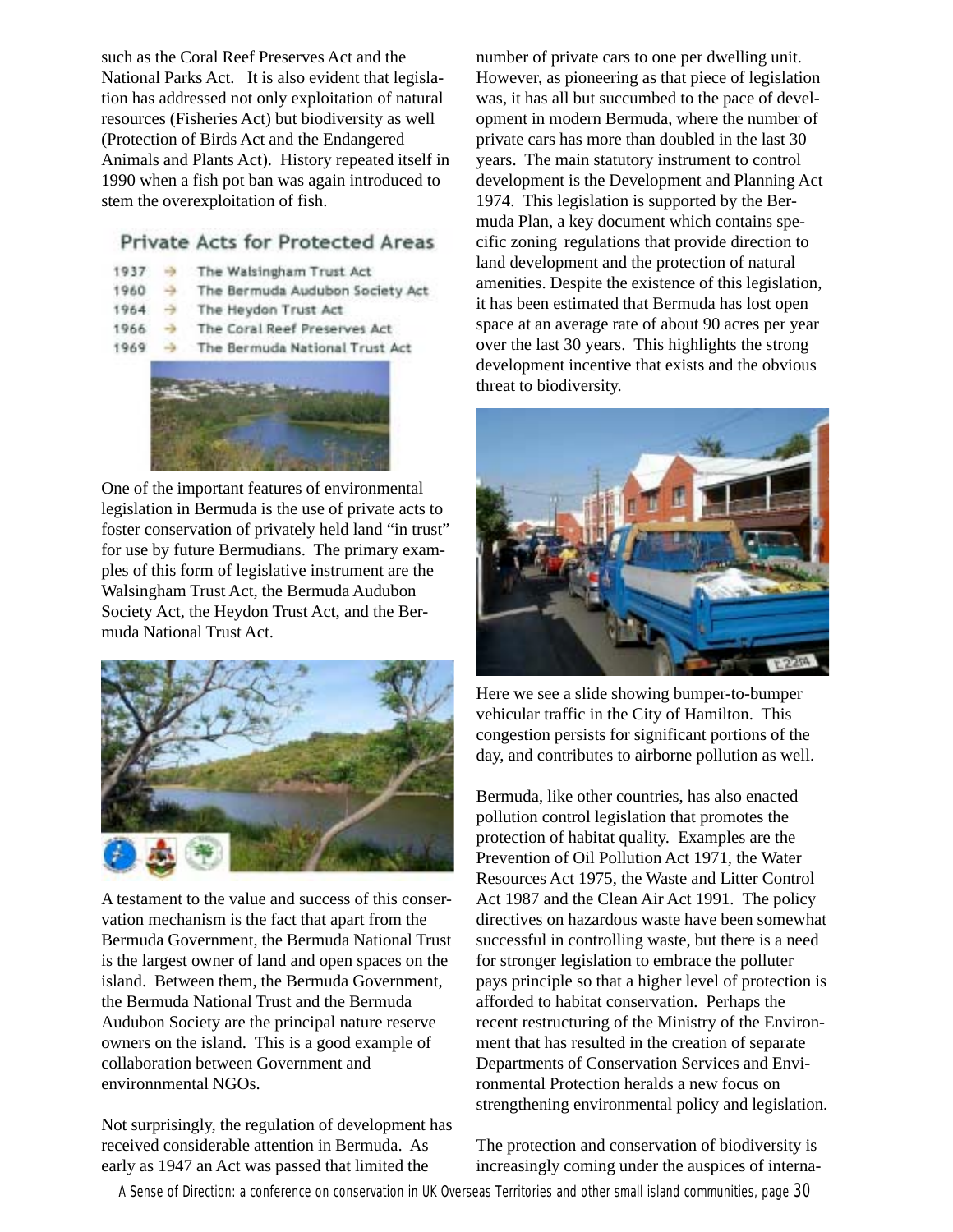tional treaties and conventions. Some of the more important international agreements that are relevant to the Bermuda situation are:

- 1966 International Convention for the Conservation of Atlantic Tunas (ICCAT)
- 1973 Convention on International Trade in Endangered Species of Wild Fauna and Flora (CITES)
- 1971 Ramsar Convention on Protection of **Wetlands**
- 1973-8 Convention on the Prevention of Marine Pollution from Ships (MARPOL)
- 1982 Convention on the Law of the Sea (UNCLOS)
- 1987 Montreal Protocol on Substances that Deplete the Ozone Layer
- 1992 United Nations Framework Convention on Climate Change
- 1992 Convention on Biological Diversity
- 1997 Kyoto Protocol on Greenhouse Gases
- 2001 Environmental Charter (UK Overseas Territories)

 Some of these require local enabling legislation and/or policy measures in order to have full force and effect.

There exists a plethora of environmental nongovernmental organizations in Bermuda. The more prominent of these are listed here:

- Bermuda Audubon Society
- Bermuda Biological Station for Research
- Bermuda Botanical Society
- Bermuda Zoological Society
- Bermuda National Trust
- Keep Bermuda Beautiful
- Save Open Spaces
- Friends of Fish
- Bermuda Underwater Exploration Institute
- Bermuda Eden Project

 It cannot be emphasized enough the important role that such institutions play in biodiversity conservation. What is probably required, though, is a greater level of cooperation and partnership be-

#### **Principal Threats to Biodiversity**

- Over development of land
- Recreational & commercial over-fishing
- + Pesticides
- + Waste proliferation
- Species introductions
- $\div$  Commercial shipping
- + Global warming
- $\Phi$  Lack of awareness



tween organizations.

As we look ahead, what are the principal threats to biodiversity in Bermuda? Here we have much in common with other small island communities. An increasing state of overdevelopment lies at the heart of threats to biodiversity conservation. At nearly 3,000 residents per square mile, Bermuda has one of the highest levels of population density in the world. Other threats are inextricably linked to overdevelopment: e.g. waste proliferation; recreational and commercial overfishing; pesticide bioaccumulation, and commercial shipping. One of the key threats to biodiversity in Bermuda is climate change. It is also clear that lack of awareness of the need for biodiversity conservation is still a threat.

Is the present legislative infrastructure sufficient to address future threats to biodiversity? There is a strong sense that the aspect of legislative infrastructure that needs most attention is enforcement. However, there are several areas where new and strengthened legislation is required. Some of these include:

- seagrass protection;
- pesticide use;
- bottle bill;
- environmental impact assessments;
- waste dumping, and
- recreational fishing.

It is difficult to escape the conclusion that Bermuda is on an unsustainable path, heading towards what some call an "island city". Its future requires a bold vision, a new paradigm. Perhaps this conference will help to create **A SENSE OF DIREC-TION**. It is perhaps even more crucial now to ask the question: *Quo fata ferunt*?

Thank You.

### **A SENSE OF DIRECTION**

A Conference on Conservation in the UK Overseas Territories and other small island communities Bermuda 2200 - 27th March 2003